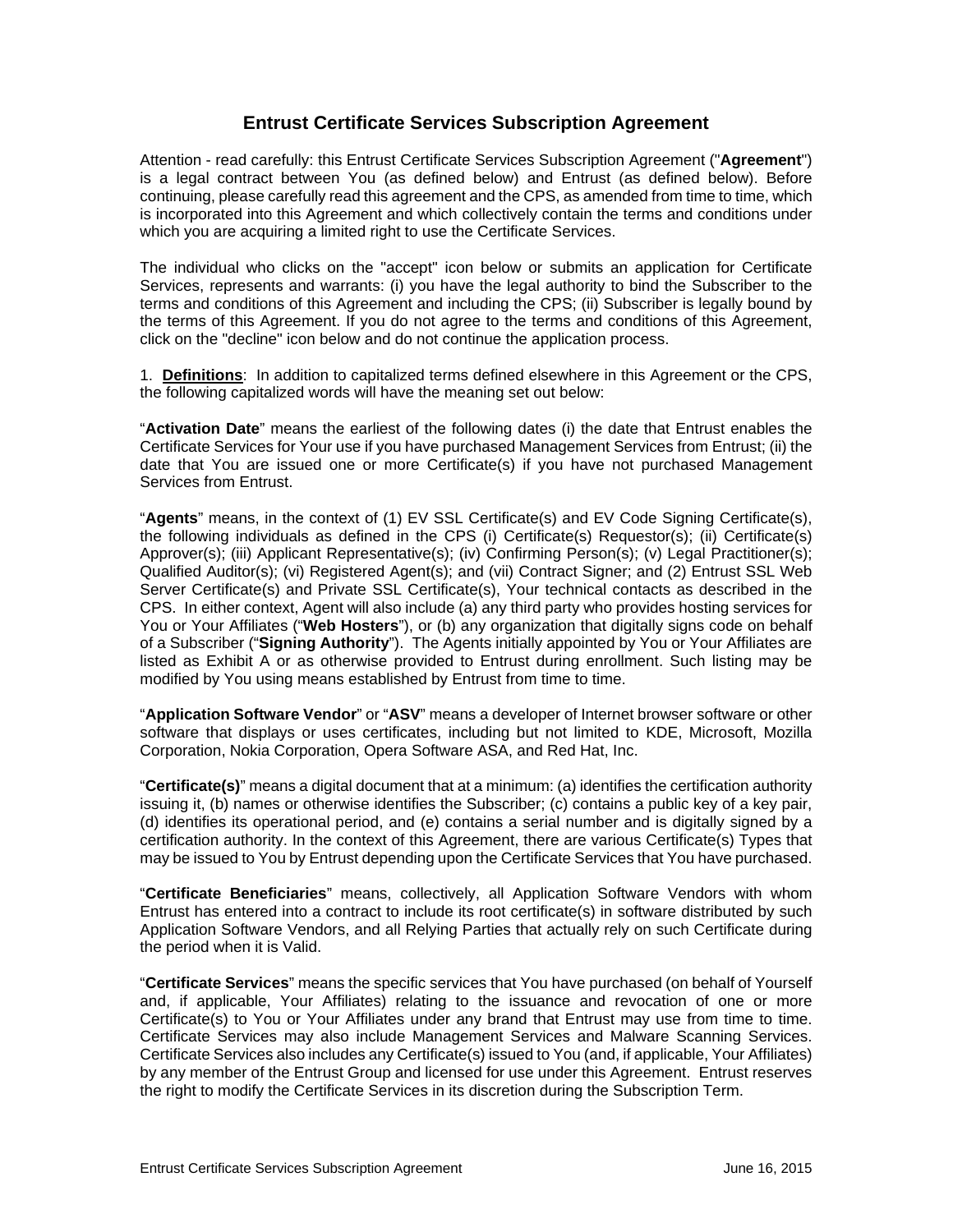"**Certificate(s) Types**" means the type of Certificate(s) that You are issued as part of Certificate Services. These may include extended validation (EV) multi-domain Certificate(s) ("**EV SSL Certificate(s)**"), extended validation (EV) code signing Certificate(s) ("**EV Code Signing Certificate(s)**"), Entrust SSL web server Certificate(s) ("**Standard Certificate(s)**"), advantage SSL web server Certificate(s) ("**Advantage Certificate(s)**"), unified communication multi-domain Certificate(s) ("**UCC Certificate(s)**"), code signing Certificate(s) ("**Code Signing Certificate(s)**"), secure email personal certificates and secure email enterprise certificates (note that Standard Certificate(s), Advantage Certificate(s), and UCC Certificate(s) are collectively also referred to as "**Entrust SSL Web Server Certificate(s)**", mobile device Certificates ("**Device Certificates**"), private SSL Certificate(s) ("**Private SSL Certificate(s)**") and secure email personal certificates and secure email enterprise certificates are collectively referred to as "**Client Certificate(s)**"). Any Certificates for Adobe CDS will not be distributed under this Agreement, but rather will be made available under the Subscriber Agreement for Entrust Certificates for Adobe Certified Document Services (CDS), although this Agreement does describe the Management Services that may be made available for such Entrust Certificates for Adobe CDS.

"**Client Certificate Agreement**" means the most recent version of the Client Certificate Agreement that can be found on the Internet at http://www.entrust.net/cps.

"**Contract Signer**" means the individual who agrees to this Agreement on behalf of, and under the authority of, the Subscriber.

"**CPS**" means the most recent version of the certification practice statement that is incorporated by reference into this Agreement and the Certificate(s) that You are issued, as may be amended from time to time in accordance with the terms of the CPS. The CPS applicable to a specific Certificate(s) that You are issued in connection with Certificate Services depends on the Certificate(s) Type(s) and can be found on the Internet at http://www.entrust.net/cps or by contacting Entrust. For example, use of EV SSL Certificate(s) and EV Code Signing Certificate(s) is governed by the most recent version of the document titled "Certification Practice Statements for Extended Validation (EV) Certificates", use of Entrust SSL Web Server Certificate(s), Code Signing Certificate(s) and Client Certificates is governed by the most recent version of the document titled "Certification Practice Statement", and use of Private SSL Certificate(s) is governed by the most recent version of the document titled "Certification Practice Statement For Private Trust Certificates".

"**Enterprise**" means You, Your Agents, and Your Affiliates.

"**Entrust**" means Entrust, Inc. if You are a resident of the United States; otherwise, Entrust means Entrust Limited. "Entrust Group" means collectively Entrust Holdings, Inc., its subsidiaries, its licensors (including for the avoidance of any doubt Microsoft), its Resellers, its suppliers, and the directors, officers, employees, agents and independent contractors of any of them.

"**EV Guidelines**" means; (i) in respect to EV SSL Certificate(s), the most recent version of the CA/Browser Forum Guidelines For The Issuance And Management of Extended Validation Certificates ("EV SSL Guidelines"), and (ii) in respect to EV Code Signing Certificate(s), the most recent version of the CA/Browser Forum Guidelines For The Issuance And Management of Extended Validation Code Signing Certificates ("EV Code Signing Guidelines"). EV Guidelines are posted on the Internet at http://www.cabforum.org/.

"**Governmental Authority**" means any foreign or domestic national, provincial, state, territorial, or local government authority; quasi-governmental authority; court; government organization; government commission; governmental board, bureau or instrumentality; regulatory, administrative or other agency; or any political or other subdivision, department, or branch of any of the foregoing.

"**Malware Scanning Services**" means optional daily malware scanning services that are made available with a Certificateand hosted by a third party supplier on behalf of Entrust. Each Entrust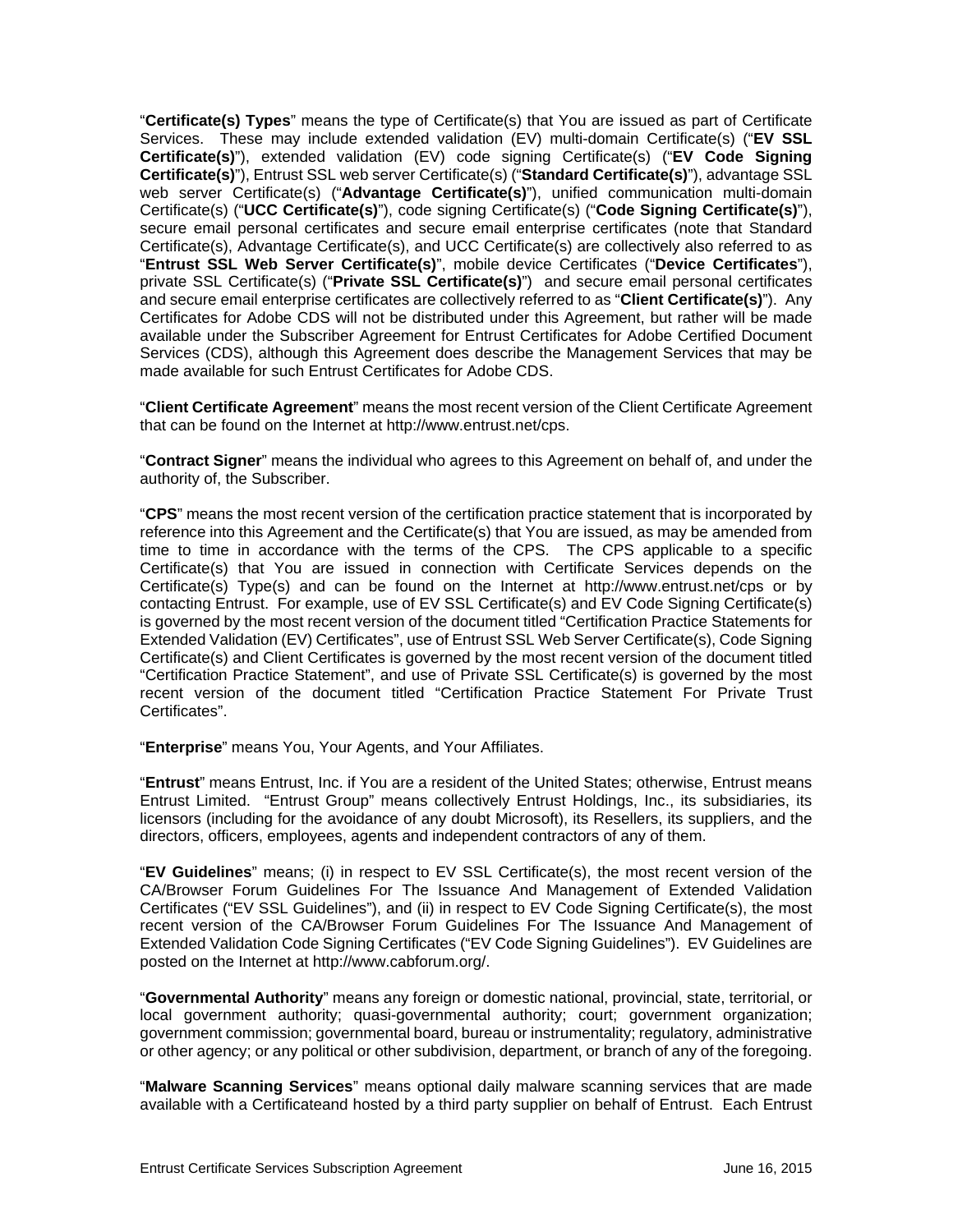SSL Web Server Certificate includes the option to perform limited daily malware scanning for up to 250 pages and blacklist monitoring, for one domain. EV SSL Certificates includes the option to perform limited daily malware scanning for up to 500 pages, blacklist monitoring, and such other ancillary scans for one domain that are documented as part of the services. For greater certainty, Private SSL Certificates do not include Malware Scanning Services. Such Malware Scanning Services are subject to You supplying the information necessary to such third party supplier to perform such services and will be available until the earlier of: (i) the end of the Subscription Term; (ii) revocation of the applicable Certificate corresponding to the domain being scanned; and (iii) Malware Scanning Service discontinuation by Entrust. Entrust reserves the right to alter the features and functionality of the Malware Scanning Services or discontinue such services throughout the Subscription Term and makes no warranty that any malware, security threats or vulnerabilities will be detected or is detectable by such services.

"**Management Services**" means a self-service administration tool hosted by Entrust that is designed to help You manage Certificate(s) that may be made available to You by Entrust that enables You to manage the issuance, revocation, and expiry of one or more Certificate(s) issued to You as part of Certificate Services. Management Services are available in two (2) deployment and use models as may be described in the documentation: a certificate pooling model ("Pooling") and a non-pooling model ("Non-Pooling").

"**Permitted Group**" means in the case of (i) Entrust SSL Web Server Certificate(s), EV SSL Certificate(s), Private SSL Certificate(s), EV Code Signing Certificate(s) and Code Signing Certificates, You and Your Affiliates; and (ii) in the case of Client Certificates, Your employees or third parties conducting Enterprise related business with to whom You have assigned an email address for such business purposes.

"**Person**" means and includes an individual, corporation, business, trust, partnership, limited liability company, association, joint venture, Governmental Authority, public corporation, or any other legal or commercial entity.

"**Reseller**" means a legal entity authorized by Entrust to resell Certificate Services to You.

"**Microsoft**" means Microsoft Corporation, a Washington corporation, with its principal place of business at One Microsoft Way, Redmond, Washington 98052-6399.

"**Relying Party**" means any individual or entity that relies on a Valid Certificate. For avoidance of doubt, an ASV is not a "Relying Party" when software distributed by such ASV merely displays information regarding a Certificate.

"**Subscriber**" means the Person in the Permitted Group who is issued a Certificate under this Agreement.

"**Subscription Fees**" means the fees established by Entrust that You will pay to use the Certificate Services, Management Services and ECS Support Services, as posted from time to time at Entrust's internet web site and/or in the documentation included with the Management Services, or as set out in a quotation issued to You by Entrust, or as set out in a purchase order issued by You to Entrust (or an authorized reseller of Entrust) that has been accepted by Entrust. In spite of the foregoing, if You have purchased the Certificate Services through a Reseller the Subscription Fees will be the fees agreed to between You and such Reseller provided that such Reseller pays to Entrust such portion of such Subscription Fees as required pursuant to the written agreement between Entrust and such Reseller.

"**Subscription Term**" means the length of time that You have subscribed to purchase Certificate Services commencing on the Activation Date. In the case where You have purchased Certificate Services that: (i) are for a single Certificate, the Subscription Term is the validity period of the applicable Certificate(s); (ii) include "Pooling" Management Services, the Subscription Term is the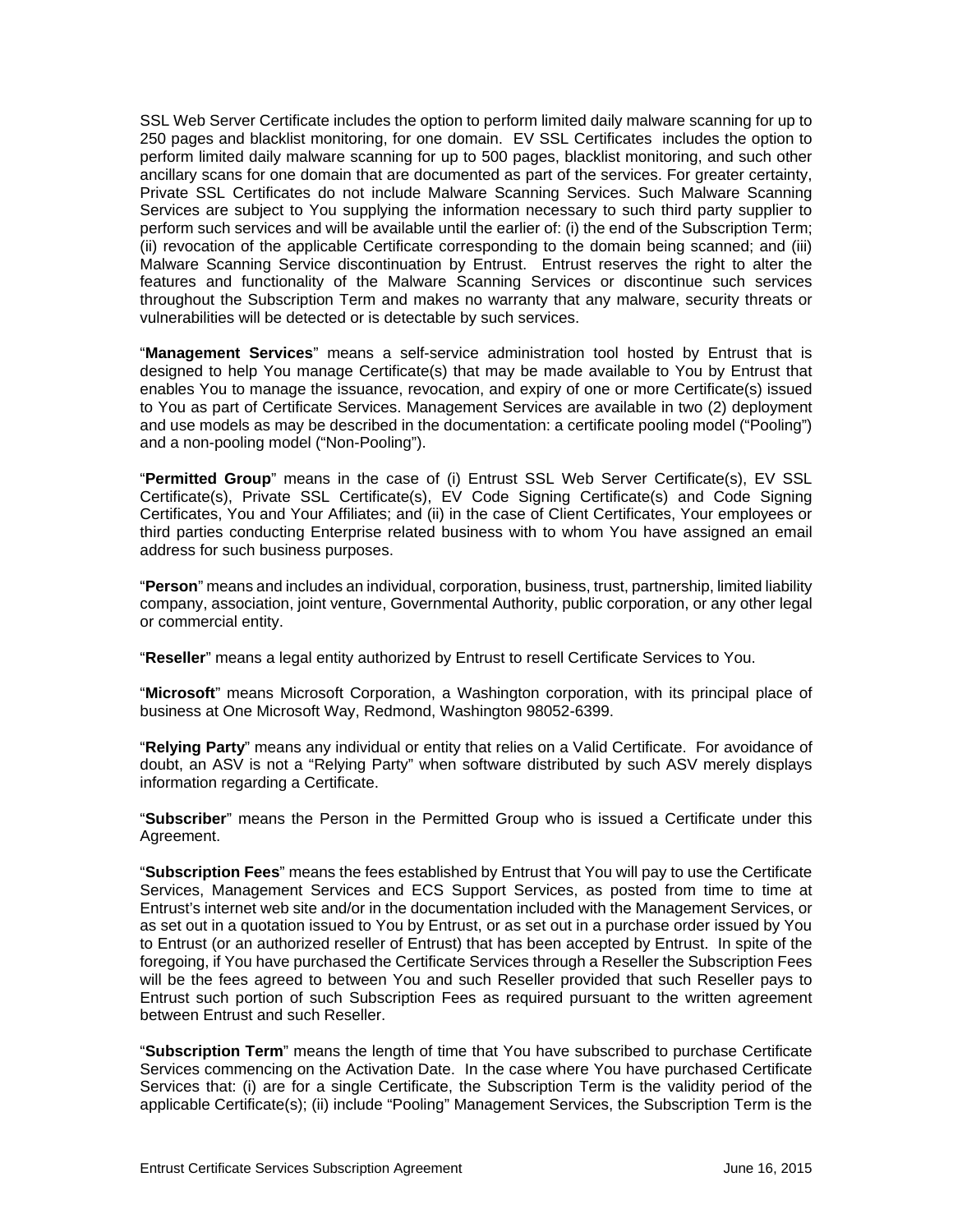period of time for which You have purchased the right to use such Management Services, irrespective of whether the Certificate(s) that are issued to You as part of Certificate Services have validity periods extending beyond such period of time, or (iii) include "Non-Pooling" Management Services, the Subscription Term is the validity period of the applicable Certificate(s) issued under such Management Services, provided that all such Certificates are issued on or before the one (1) year anniversary of the Activation Date after which time such ability to request issuance shall expire. In the event that You elect to renew your subscription to the Certificate Services upon expiration of the Subscription Term for an additional length of time (a "Renewal Term"), the Subscription Term will be extended to include such Renewal Term upon payment of the Subscription Fees for the Renewal Term. In any case, the Subscription Term may be shortened pursuant to Section 7 of this Agreement.

"**You**" or "**Your**" means the Person who has entered into this Agreement to receive Certificate Services.

"**Your Affiliates**" means Your controlled subsidiaries who You will cause to comply with this Agreement. In this context,You control a subsidiary if You own fifty percent (50%) or more of the voting rights for the board of directors or other mechanism of control for the corporation or other entity.

"**Valid**" means that a Certificate that has not expired and has not been revoked.

#### 2. **Services and License**

- (a) Issuance of Certificate(s): Upon receipt of Your application for Certificate Services, Entrust or a subcontractor acting on behalf of Entrust will perform limited verification (as described in the CPS) of the information submitted by Enterprise. After completing such verification, Entrust may issue You or Your Affiliates (if applicable) one or more Certificate(s) (depending on the amount of Subscription Fees You have paid) as described in the CPS. If Entrust issues Certificate(s) services to You or Your Affiliates (if applicable), Entrust will make such Certificate(s) available for retrieval.
- (b) Grant of License: Subject to the terms and conditions of this Agreement, Entrust hereby grants to Enterprise a non-exclusive, non-transferable license to use the Certificate Services; provided, however, that Enterprise may only use the Certificate Services (including for the avoidance of any doubt, all Certificate(s)) in compliance with this Agreement and the CPS, for the sole purposes of securing communications pertaining to Enterprise related business. If the Certificate Services include Management Services, Enterprise may only use the Management Services in compliance with this Agreement and the CPS for the purpose of managing Certificate(s) issued by Entrust to You or Your Affiliates. All use of the Management Services must be in accordance with the documentation supplied to You as part of the Management Services. If Entrust makes computer software available to Enterprise for download as part of the Certificate Services, such software will be licensed to Enterprise under the terms of the license agreement embedded in or associated with such software. Enterprise does not acquire any rights, express or implied, in the Certificate Services, other than those rights specified in this Agreement and the CPS. Enterprise will not host, time-share, rent, lease, sell, license, sublicense, assign, distribute or otherwise transfer any component of Certificate Services, except as provided in this Agreement and the CPS. If one or more enabling mechanisms ("**License String**") that provides Enterprise with access to the Certificate Services is supplied to Enterprise, Enterprise may only use such Licensing String for the purpose of using the Certificate Services and Enterprise may not copy or alter a Licensing String. Each permitted copy of all or part of any item of Certificate Services must include all copyright notices, restricted rights legends, proprietary markings and the like exactly as they appear on the copy delivered by Entrust to Enterprise. You may only deploy the number of Certificates that You have purchased from Entrust or its Reseller. Enterprise will not copy, modify, adapt or merge copies of the Certificate Services except as provided in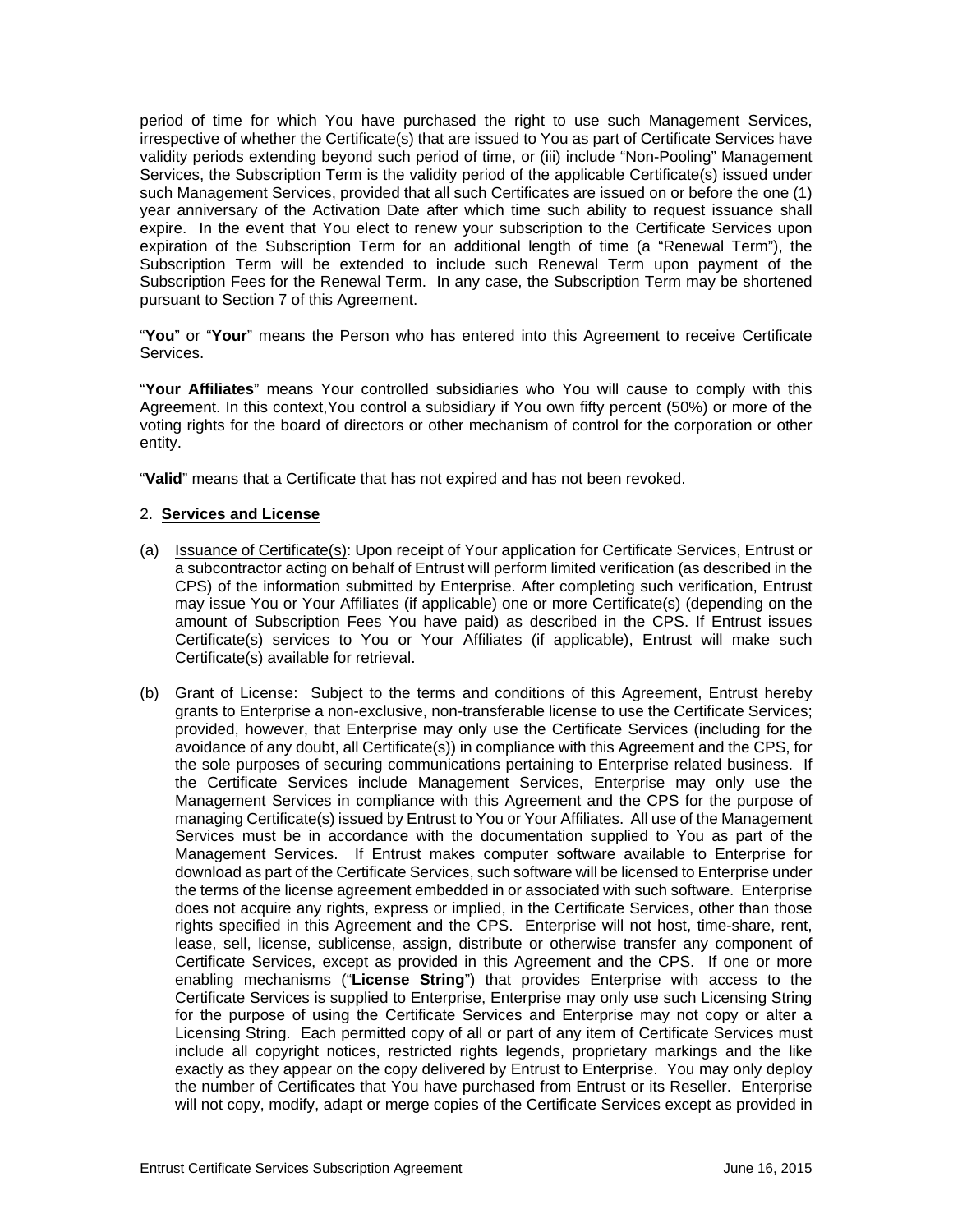this Agreement and the CPS. Enterprise will not translate, reverse engineer, de-compile or disassemble the Certificate Services except to the extent that law explicitly prohibits this restriction notwithstanding a contractual restriction to the contrary.

- (c) Lifecycle Monitoring Service: Entrust will provide You with a lifecycle monitoring service ("**LMS**"). The LMS is designed to reduce the chance of disruption of Your service which may be caused by the expiration of Your Certificate(s). Entrust will use commercially reasonable efforts to send an email to the technical contact listed in the information provided to Entrust with Your Certificate Services Application (such person referred to as "**Notice Recipient**"). Such email will inform the Notice Recipient that Your Certificate(s) is due to expire according to the user configurable parameters set out in the Management Services. In the event that the Notice Recipient changes, You can still receive a LMS email notice if You provide Entrust with updated contact information for the Notice Recipient at least sixty (60) days prior to the date that Your Certificate(s) is due to expire. You will not be eligible for the LMS if Your Notice Recipient changes and Entrust is not informed of such change within the time period set forth above.
- (d) ECS Support Services: If You have purchased Management Services You are entitled to receive the ECS Support Services set below. "**ECS Support Services**" means the maintenance, support and verification services relating to the: (i) issuance and revocation of one or more Certificate(s) to You or Your Affiliates, (ii) Certificate Services, and (iii) Management Services, that are provided by Entrust according to the service plan selected and paid (if applicable) for by You. ECS Support Services are available in the following service plans: (i) the Silver Support Plan ("**Silver Support**"), and (ii) the Platinum Support Plan ("**Platinum Support**"). ECS Support Services are provided by Entrust for the duration of the Subscription Term pursuant to the terms and conditions of the ECS Support Services Agreement available on the Internet at www.entrust.net/cps. Entrust reserves the right to modify the ECS Support Services in its discretion during the Subscription Term.

If You have subscribed to Management Services, Silver Support services will be provided to You at no additional charge as part of the Management Services that You have subscribed to.

If You have subscribed to Management Services, You may elect to upgrade the ECS Support Services to the Platinum Support Plan, subject to Your payment of the applicable Subscription Fee. The Subscription Fee for the Platinum Support Plan must be paid for all Certificates in the Management Services account, or added thereafter during the Subscription Term.

# 3. **Fees**

You will pay all applicable Subscription Fees for any Certificate Services issued to You, plus any additional taxes. Such payment will be made within thirty (30) days of the receipt of an invoice from Entrust for any such Certificate Services; provided, however that if You have purchased the Certificate Services through a Reseller then the payment terms will be those terms established between You and such Reseller. In the event that You do not pay the applicable fees for any Certificate Services extended to You (or where You have purchased the Certificate Services through a Reseller and such Reseller does not pay Entrust the applicable fees for any Certificate Services in accordance with Entrust's agreement with such Reseller), Enterprise will not be entitled to use such Certificate Services (including for the avoidance of any doubt, any Certificate(s)) and Entrust may refuse to process any subsequent applications submitted by You for additional Certificate Services and revoke all Certificate(s). All amounts due under this Agreement to Entrust must be paid to the invoicing member of the Entrust Group.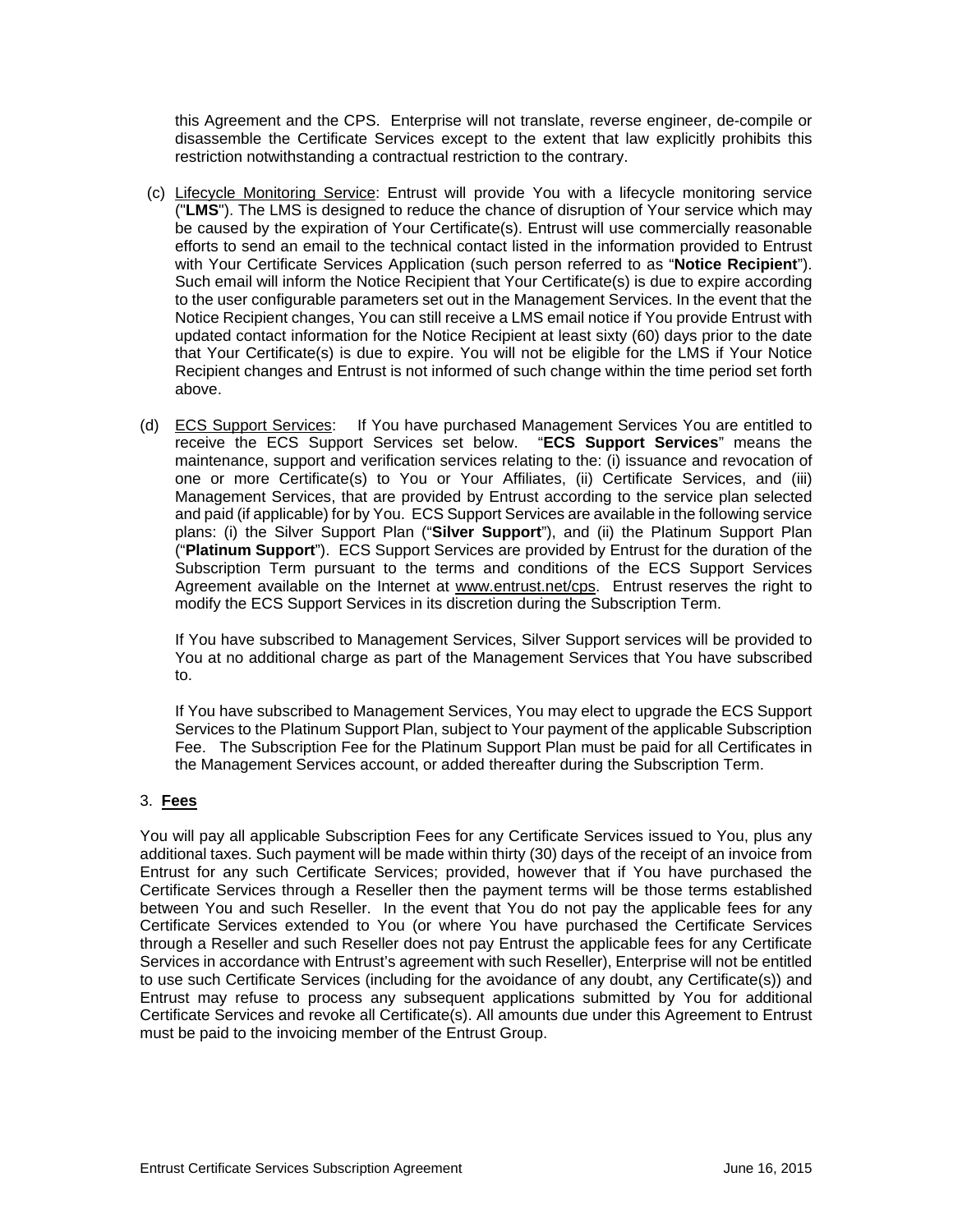#### 4. **Representations, Warranties And Additional Obligations**

You represent and warrant to Entrust and all Certificate Beneficiaries that You have the authority to bind Your Affiliates to this Agreement and the CPS as a Subscriber (if Your Affiliates are issued any Certificate(s) or otherwise receive any Certificate Services in connection with the Management Services purchased hereunder, if applicable). You will and You will cause Your Affiliates who receive any Certificate Services hereunder, and Your Agents, to comply with: (A) the requirements (including but not limited to providing the representations and warranties) set forth in this Agreement, the applicable CPS and, in the case of EV SSL Certificate(s) and EV Code Signing Certificate(s), the EV Guidelines, and (B) all applicable laws including, without limitation, laws relating to import, export, licensing, and data protection, as they apply to the activities contemplated under this Agreement or the right to include personal information in Certificates.

You further represent and warrant to Entrust and all Certificate Beneficiaries that:

- (i) in the case of Code Signing Certificates and EV Code Signing Certificates, You will not use the Certificate to digitally sign hostile code, including spyware or other malicious software (malware) that is downloaded without user consent and You acknowledge that Entrust will revoke such Certificate if You fail to comply;
- (ii) all information provided, and all representations made, by Subscriber in relation to any Certificate Services are and will be complete, accurate and truthful (and Subscriber will promptly update such information and representations from time to time as necessary to maintain such completeness and accuracy);
- (iii) the Private Key corresponding to the Public Key submitted to Entrust in connection with Certificate Services Application was created using sound cryptographic techniques and all measures necessary have been taken to maintain sole control of, keep confidential, and properly protect the Private Key (and any associated access information or device – e.g., password or token) at all times;
- (iv) any information provided to Entrust or to any independent third-party Registration Authorities in connection with Certificate Services Application does not infringe, misappropriate, dilute, unfairly compete with, or otherwise violate the intellectual property, or other rights of any person, entity, or organization in any jurisdiction;
- (v) the Certificate(s) will not be installed or used until it has reviewed and verified the accuracy of the data in each Certificate(s);
- (vi) in the case of Entrust SSL Certificates, EV SSL Certificates and Private SSL Certificates, the Certificate(s) will be installed only on the server accessible at the domain name (subjectAltName(s)) listed on the Certificate(s);
- (vii) Certificates will only be used in compliance with all applicable laws, solely for authorized company business, solely in accordance with the Agreement and the CPS and, the Certificate Services will not be used for any hazardous or unlawful (including tortious) activities;
- (viii) You will immediately respond to Entrust's instructions concerning (1) compromise of the Private Key associated with any Certificate, and (2) misuse or suspected misuse of a Certificate;
- (ix) all use of the Certificate and its associated private key will cease immediately, and the Subscriber will promptly notify Entrust and request the revocation of the Certificate, if (1) any information included in the Subscriber's Certificate Services Application or Certificate changes, is or becomes incorrect or inaccurate, or if any change in any circumstances would make the information in the Certificate incorrect, misleading or inaccurate; or (2) there is any actual or suspected misuse or compromise of the Private Key (or Private Key activation data) associated with the Public Key in the Certificate;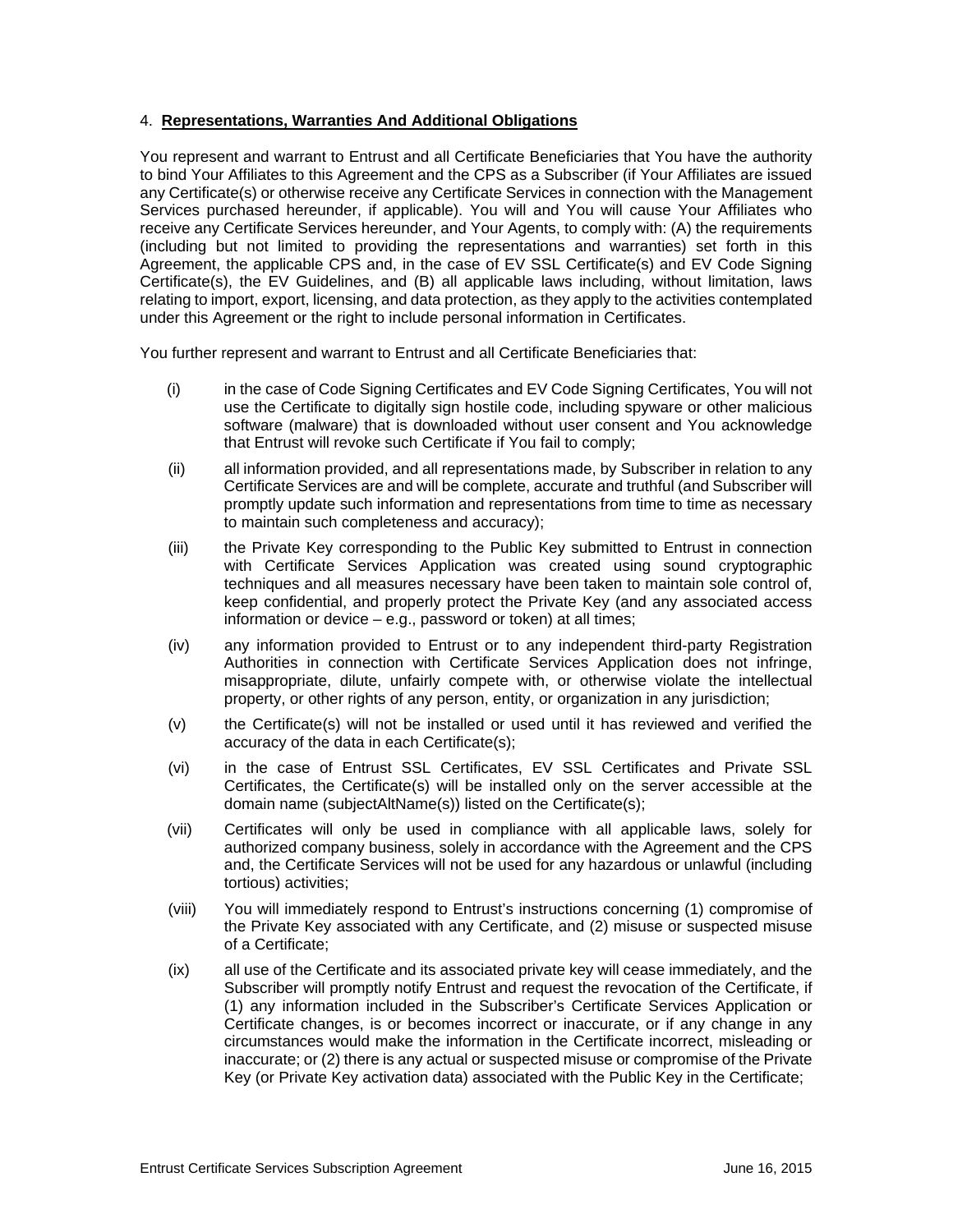- (x) all use of the (1) Certificate and (2) Private Key associated with the Public Key in such Certificate Services will cease upon expiration or revocation of such Certificate, and such Certificate will be removed from the devices and/or software in which it has been installed;
- (xi) Your Agents are duly authorized and qualified to perform this Agreement on Your behalf, and such Agents will meet the requirements of this Agreement, the applicable CPS and, in the case of EV SSL Certificate(s) and EV Code Signing Certificate(s), the EV Guidelines;
- (xii) the subject named in the Certificate(s) corresponds to the Subscriber, and that the Subscriber has authorized the inclusion of such information in the Certificate; and
- (xiii) You have the exclusive right to use the domain name or email address listed in Certificate;
- (xiv) in respect to EV Code Signing Certificates; (1) You will only digitally sign code that complies with the requirements set forth in the EV Code Signing Guidelines, (2) in the event that there is evidence that the EV Code Signing Certificate was used to digitally sign hostile code, including spyware or other malicious software (malware) downloaded without user consent, or the code has a serious vulnerability; (A) all use of the EV Code Signing Certificate and its associated private key will cease immediately, and (B) You will immediately notify Entrust and request the revocation of the EV Code Signing Certificate if You become aware (by whatever means) that Enterprise has digitally signed code that contains hostile code, including spyware or other malicious software (malware) that is downloaded without user consent, (3) You acknowledge that ASV's may independently determine that an EV Code Signing Certificate is malicious or compromised and that ASV's and ASV's products may have the ability to modify its customer experiences or "blacklist" an EV Code Signing Certificate without notice to You or Entrust and without regard to the revocation status of the EV Code Signing Certificate, (4) You will, as a best practice, timestamp the digital signature after digitally signing Your code, (5) You acknowledge that (a) Entrust will not provide EV Code Signing Certificates with signing keys that are less than 2048 bits, and (b) You will provide SHA-2 as an option for the hashing algorithm.

You expressly agree that You will:

- a) understand and, if necessary, receive proper education in the use of Public-Key cryptography and Certificate(s) including Certificate Services;
- b) provide, in any communications with Entrust or an independent third-party Registration Authority, correct information with no errors, misrepresentations, or omissions;
- c) generate a new, secure, and cryptographically sound Key Pair to be used in association with the Certificate or Subscriber's Certificate Services Application;
- d) read and agree to all terms and conditions of the CPS;
- e) refrain from modifying the contents of Certificates;
- f) use Certificates and Certificate Services exclusively for legal and authorized purposes in accordance with the terms and conditions of the CPS and applicable laws;
- g) only use Certificates on behalf of the organization listed as the Subject in such Certificates;
- h) keep confidential and properly protect the Private Keys;
- i) notify Entrust as soon as reasonably practicable of any change to any information included in the Subscriber's Certificate Services Application or any change in any circumstances that would make the information in the Subscriber's Certificate Services Application misleading or inaccurate;
- j) notify Entrust as soon as reasonably practicable of any change to any information included in the Certificate or any change in any circumstances that would make the information in the Certificate misleading or inaccurate;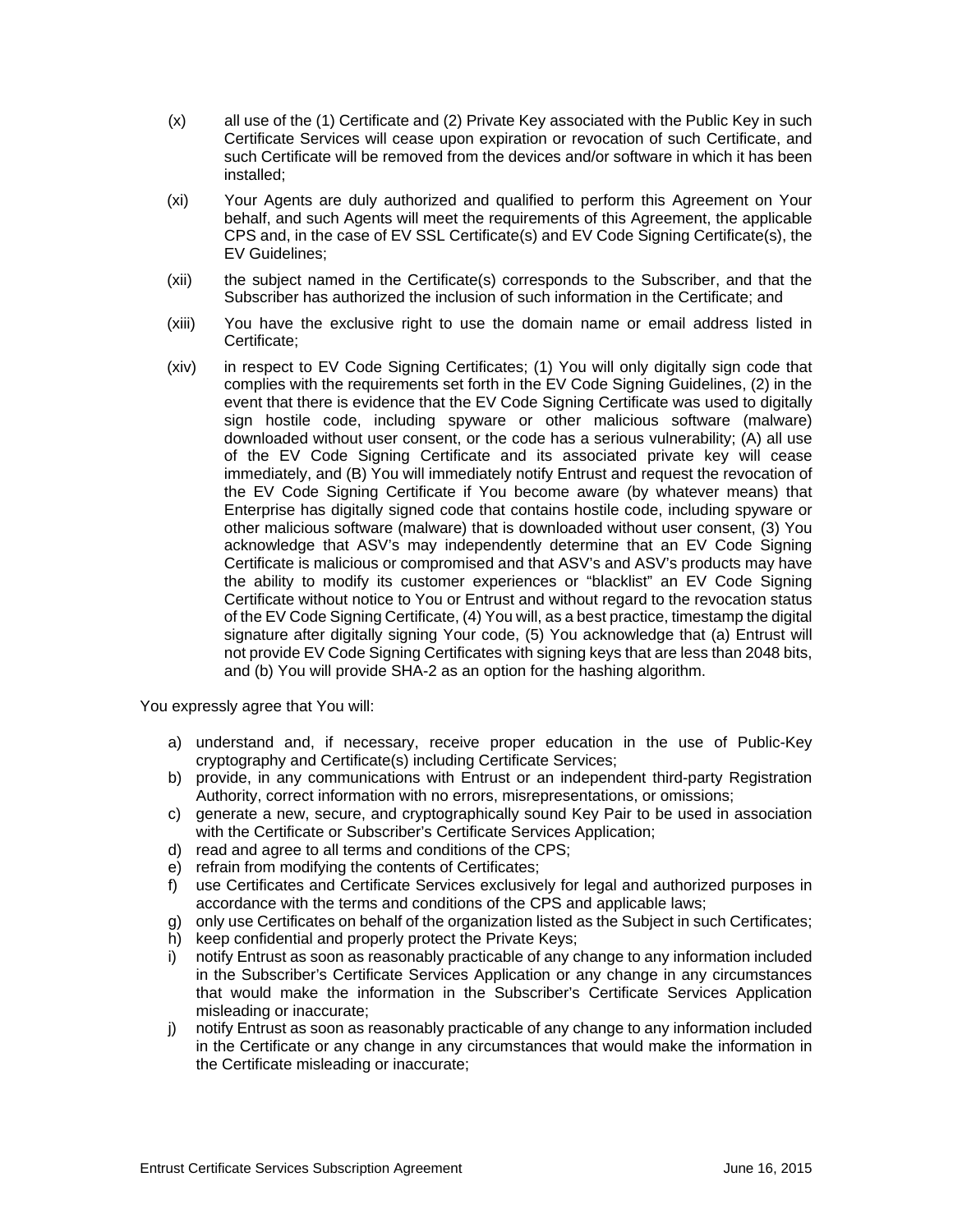- k) immediately cease to use Certificates if any information included in the Certificate or if any change in any circumstances would make the information in the Certificate misleading or inaccurate;
- l) notify Entrust immediately of any suspected or actual Compromise of the Private Keys and request the revocation of such Certificate;
- m) immediately cease to use the Certificate upon (a) expiration or revocation of such Certificate, or (b) any suspected or actual Compromise of the Private Key corresponding to the Public Key in such Certificate, and remove such Certificate from the devices and/or software in which it has been installed;
- n) will comply with all applicable laws including, without limitation, laws relating to import, export, licensing, and data protection, as they apply to the activities contemplated under this Agreement including without limitation Enterprise's right to export, import or use the Certificate Services or the right to include personal information in Certificates;
- o) refrain from using the Private Key corresponding to the Public Key in the Certificate to sign other Certificate(s); and
- p) use appropriate judgment about whether it is appropriate, given the level of security and trust provided by Certificate, to use Certificate in any given circumstance.

For the avoidance of any doubt, (1) Entrust will not be under any obligation to issue any Certificate containing pre-qualified information if such pre-qualified information is subsequently found to have changed or to be in any way inaccurate, incorrect, or misleading; (2) by submitting a request for Certificate, You are representing and warranting that the pre-qualified information has not changed and is in no way inaccurate, incorrect, or misleading; (3) Entrust shall be entitled to revoke a Certificate issued to You if (i) the pre-qualified information submitted by You is subsequently found to have changed or to be inaccurate, incorrect, or misleading, (ii) if revocation is requested by You, (iii) upon expiry or termination of this Agreement, or (iv) for any other reason identified for revocation in the CPS or the applicable EV Guidelines; (4) You must notify Entrust immediately of any change to any information included in any Certificate issued to You or any Certificate management service application submitted by You or any change circumstances that would make the information in any such Certificate or Certificate Management Service application inaccurate, incorrect, or misleading, and (5) You must notify Entrust immediately of any changes to pre-qualified information, or any changes in any circumstances that would make any pre-qualified information inaccurate, incorrect, or misleading.

Client Certificates and Mobile Device Certificates may be issued and distributed to third parties within the Permitted Group, provided that such issuance and distribution is done pursuant to the Client Certificate Agreement and provided that (i) You have independently verified the information included in each Client Certificate as being accurate; (ii) the individual to whom such Client Certificate is issued has consented to the inclusion of all data that is incorporated into such Client Certificates; (iii) You have paid the applicable license fee for the Client Certificate; and (iv) such Client Certificate is used for Enterprise related business only.

# 5. **Confidentiality**

You acknowledge that the Certificate Services (and any information incorporated therein or provided thereto) contain the confidential information of Entrust. You will not translate, reverse engineer, de-compile, disassemble, or develop competitive Certificate Services using any such information derived from Entrust's confidential information. You will retain Entrust's confidential information in confidence and will use, disclose, and copy it solely for the purpose of, and in accordance with the Agreement. You will only disclose Entrust's confidential information to Your employees and Enterprise employees with a need to know. You will use the same degree of care as You use to protect Your own confidential information of a similar nature, but no less than reasonable care, to prevent the unauthorized use or disclosure of Entrust's confidential information.

You will not be bound by any obligations restricting disclosure and use set forth in this Agreement with respect to Entrust's confidential information, or any part thereof, which: (i) was known to You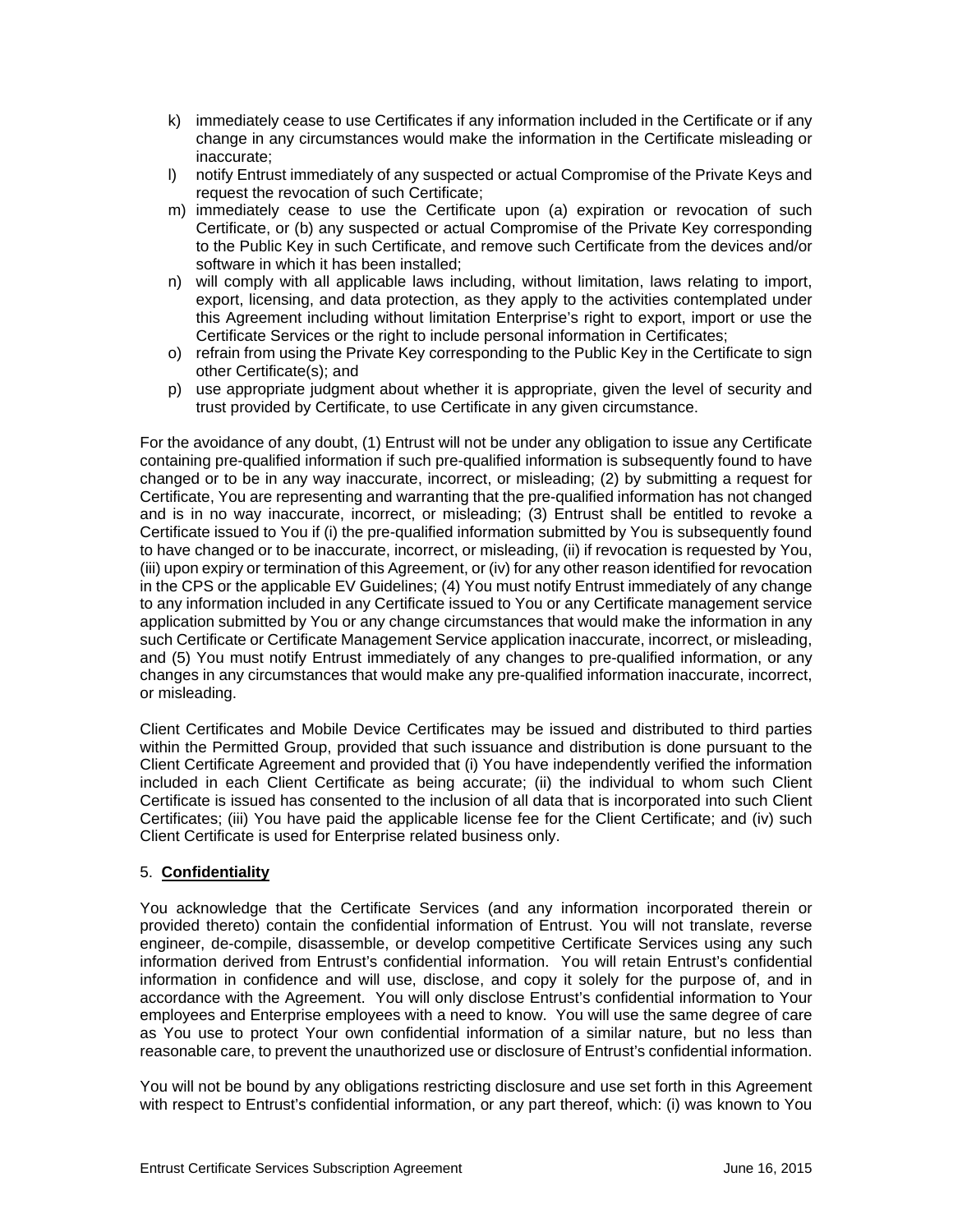prior to disclosure, without any obligation of confidentiality; (ii) was lawfully in the public domain prior to its disclosure, or becomes publicly available other than through a breach of this Agreement; (iii) was disclosed to You by a third party, provided that such third party is not in breach of any confidentiality obligation in respect of such information; or (iv) is independently developed by You.

If You are compelled pursuant to legal, judicial, or administrative proceedings, or otherwise required by law, to disclose the confidential information of Entrust, You will use reasonable efforts to seek confidential treatment for such confidential information, and provide prior notice to Entrust to allow Entrust to seek protective or other court orders.

#### 6. **Intellectual Property Ownership**

The Certificate Services and all modifications, enhancements and derivative works thereof, including all right, title and interest (and all intellectual proprietary rights therein) remain the sole and exclusive property of Entrust and/or its third-party licensors.

#### 7. **DISCLAIMER OF WARRANTY**

**EXCEPT FOR THE EXPLICIT REPRESENTATIONS, WARRANTIES, AND CONDITIONS PROVIDED IN THIS AGREEMENT AND THE CPS, CERTIFICATE SERVICES AND ANY SERVICES PROVIDED IN RESPECT TO CERTIFICATE(s) ARE PROVIDED "AS IS", AND NEITHER ENTRUST GROUP NOR ANY INDEPENDENT THIRD-PARTY REGISTRATION AUTHORITIES OPERATING UNDER THE ENTRUST CERTIFICATION AUTHORITIES, NOR ANY RESELLERS, CO-MARKETERS, OR ANY SUBCONTRACTORS, DISTRIBUTORS, AGENTS, SUPPLIERS, EMPLOYEES, OR DIRECTORS OF ANY OF THE FOREGOING MAKE ANY REPRESENTATIONS OR GIVE ANY WARRANTIES, OR CONDITIONS, WHETHER EXPRESS, IMPLIED, STATUTORY, BY USAGE OF TRADE, OR OTHERWISE, AND ENTRUST GROUP, ALL INDEPENDENT THIRD-PARTY REGISTRATION AUTHORITIES OPERATING UNDER THE ENTRUST CERTIFICATION AUTHORITIES, ALL RESELLERS OR CO-MARKETERS, AND ANY SUBCONTRACTORS, DISTRIBUTORS, AGENTS, SUPPLIERS, EMPLOYEES, OR DIRECTORS OF ANY OF THE FOREGOING SPECIFICALLY DISCLAIM ANY AND ALL REPRESENTATIONS, WARRANTIES, AND CONDITIONS OF MERCHANTABILITY, NON-INFRINGEMENT, TITLE, SATISFACTORY QUALITY, OR FITNESS FOR A PARTICULAR PURPOSE. EXCEPT FOR THE EXPLICIT REPRESENTATIONS, WARRANTIES AND CONDITIONS CONTAINED IN THIS AGREEMENT AND IN THE CPS, THE ENTIRE RISK OF THE USE OF ANY CERTIFICATE SERVICES OR ANY SERVICES PROVIDED IN RESPECT CERTIFICATE SERVICES OR THE VALIDATION OF DIGITAL SIGNATURES WILL BE BORNE SOLELY BY YOU.**

#### 8. **LIMITATION OF LIABILITY**

**IN NO EVENT WILL THE TOTAL CUMULATIVE LIABILITY OF ENTRUST GROUP, ANY INDEPENDENT THIRD-PARTY REGISTRATION AUTHORITY OPERATING UNDER AN ENTRUST CERTIFICATION AUTHORITY, ANY RESELLERS, OR CO-MARKETERS, OR ANY SUBCONTRACTORS, DISTRIBUTORS, AGENTS, SUPPLIERS, EMPLOYEES, OR DIRECTORS OF ANY OF THE FOREGOING TO ANY SUBSCRIBER, RELYING PARTY OR ANY OTHER PERSON, ENTITY, OR ORGANIZATION ARISING OUT OF OR RELATING TO ANY CERTIFICATES, CERTIFICATE SERVICES OR ANY SERVICES OR SOFTWARE PROVIDED IN RESPECT TO CERTIFICATE SERVICES, INCLUDING ANY USE OR RELIANCE ON ANY CERTIFICATE SERVICES, EXCEED THE GREATER OF (1) ONE THOUSAND UNITED STATES DOLLARS (\$1,000.00 U.S.); AND (2) TWO TIMES THE FEES PAID BY YOU TO ENTRUST UNDER THIS AGREEMENT DURING THE TWELVE MONTHS PRIOR TO THE INITIATION OF THE CLAIM TO A MAXIMUM OF ONE HUNDRED THOUSAND DOLLARS (\$100,000.00) (SUCH GREATER NUMBER REFERRED TO AS THE "CUMULATIVE DAMAGE CAP"). THE FOREGOING LIMITATIONS WILL APPLY TO ANY LIABILITY WHETHER BASED IN CONTRACT (INCLUDING FUNDAMENTAL BREACH), TORT (INCLUDING NEGLIGENCE),**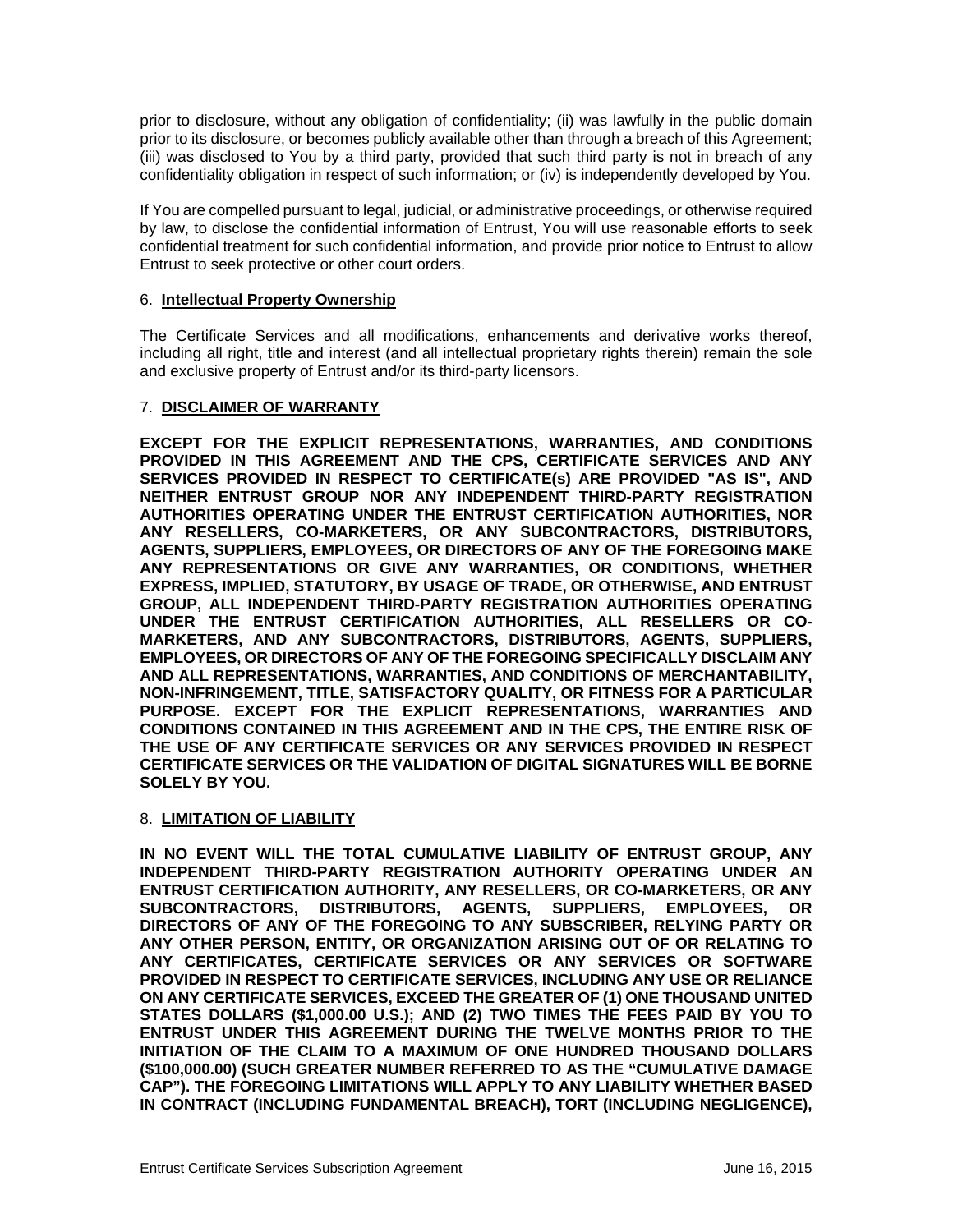**LEGISLATION OR ANY OTHER THEORY OF LIABILITY, INCLUDING ANY DIRECT, INDIRECT, SPECIAL, STATUTORY, PUNITIVE, EXEMPLARY, CONSEQUENTIAL, RELIANCE, OR INCIDENTAL DAMAGES.** 

**IN NO EVENT WILL ENTRUST GROUP OR ANY INDEPENDENT THIRD-PARTY REGISTRATION AUTHORITY OPERATING UNDER AN ENTRUST CERTIFICATION AUTHORITY, OR ANY RESELLERS, CO-MARKETERS, OR ANY SUBCONTRACTORS, DISTRIBUTORS, AGENTS, SUPPLIERS, EMPLOYEES, OR DIRECTORS OF ANY OF THE FOREGOING BE LIABLE FOR ANY INCIDENTAL, SPECIAL, STATUTORY, PUNITIVE, EXEMPLARY, INDIRECT, RELIANCE, OR CONSEQUENTIAL DAMAGES (INCLUDING, WITHOUT LIMITATION, DAMAGES FOR LOSS OF BUSINESS, LOSS OF BUSINESS OPPORTUNITIES, LOSS OF GOODWILL, LOSS OF PROFITS, BUSINESS INTERRUPTION, LOSS OF DATA, LOST SAVINGS OR OTHER SIMILAR PECUNIARY LOSS) WHETHER ARISING FROM CONTRACT (INCLUDING FUNDAMENTAL BREACH), TORT (INCLUDING NEGLIGENCE), LEGISLATION OR ANY OTHER THEORY OF LIABILITY.** 

**THE FOREGOING LIMITATIONS WILL APPLY NOTWITHSTANDING THE FAILURE OF ESSENTIAL PURPOSE OF ANY LIMITED REMEDY STATED HEREIN AND EVEN IF ENTRUST GROUP OR ANY INDEPENDENT THIRD-PARTY REGISTRATION AUTHORITY OPERATING UNDER AN ENTRUST CERTIFICATION AUTHORITY, OR ANY RESELLERS, CO-MARKETERS, OR ANY SUBCONTRACTORS, DISTRIBUTORS, AGENTS, SUPPLIERS, EMPLOYEES, OR DIRECTORS OF ANY OF THE FOREGOING HAVE BEEN ADVISED OF THE POSSIBILITY OF THOSE DAMAGES.** 

**SOME JURISDICTIONS DO NOT ALLOW THE EXCLUSION OR LIMITATION OF LIABILITY FOR CONSEQUENTIAL OR INCIDENTAL DAMAGES, SO THESE LIMITATIONS SET FORTH ABOVE MAY NOT APPLY TO CERTAIN SUBSCRIBERS, RELYING PARTIES, OR OTHER PERSONS, ENTITIES, OR ORGANIZATIONS. THE DISCLAIMERS OF REPRESENTATIONS, WARRANTIES, AND CONDITIONS AND THE LIMITATIONS OF LIABILITY IN THIS AGREEMEMT CONSTITUTE AN ESSENTIAL PART OF THIS AGREEMENT. ALL SUBSCRIBERS, RELYING PARTIES, AND OTHER PERSONS, ENTITIES, AND ORGANIZATIONS ACKNOWLEDGE THAT BUT FOR THESE DISCLAIMERS OF REPRESENTATIONS, WARRANTIES, AND CONDITIONS AND LIMITATIONS OF LIABILITY, ENTRUST WOULD NOT ISSUE CERTIFICATE(S) TO SUBSCRIBERS AND NEITHER ENTRUST NOR ANY ANY INDEPENDENT THIRD-PARTY REGISTRATION AUTHORITIES OPERATING UNDER AN ENTRUST CERTIFICATION AUTHORITY, NOR ANY RESELLERS, CO-MARKETERS, OR ANY SUBCONTRACTORS, DISTRIBUTORS, AGENTS, SUPPLIERS, EMPLOYEES, OR DIRECTORS OF ANY OF THE FOREGOING WOULD PROVIDE SERVICES IN RESPECT TO CERTIFICATE SERVICES AND THAT THESE PROVISIONS PROVIDE FOR A REASONABLE ALLOCATION OF RISK.** 

# 9. **Term**

This Agreement will continue for the Subscription Term, however, it will terminate if You, Your Affiliates, or Your Agents fail to comply with any of the material terms or conditions of this Agreement (including for the avoidance of any doubt, the CPS and in the case of EV SSL Certificates and EV Code Signing Certificate(s), the EV Guidelines). Enterprise will immediately cease to use the Certificate Services upon the earlier of (a) expiration of the Subscription Term; or (b) upon a breach of this Agreement (including the CPS) by either You, Your Affiliates or Your Agents. Entrust may also terminate this Agreement in its discretion with notice to You in order to comply with any third party licensing or other contractual or legal obligation to which Entrust is subject. This Agreement will terminate upon expiration of the Subscription Term or revocation by Entrust of all Certificates issued hereunder if such revocation occurs prior to the end of the Subscription Term. You must, upon such expiration cease all use of Your Certificate Services and remove any Certificates issued under this Agreement from the devices and/or software in which it has been installed. The provisions entitled "Representations, Warranties And Additional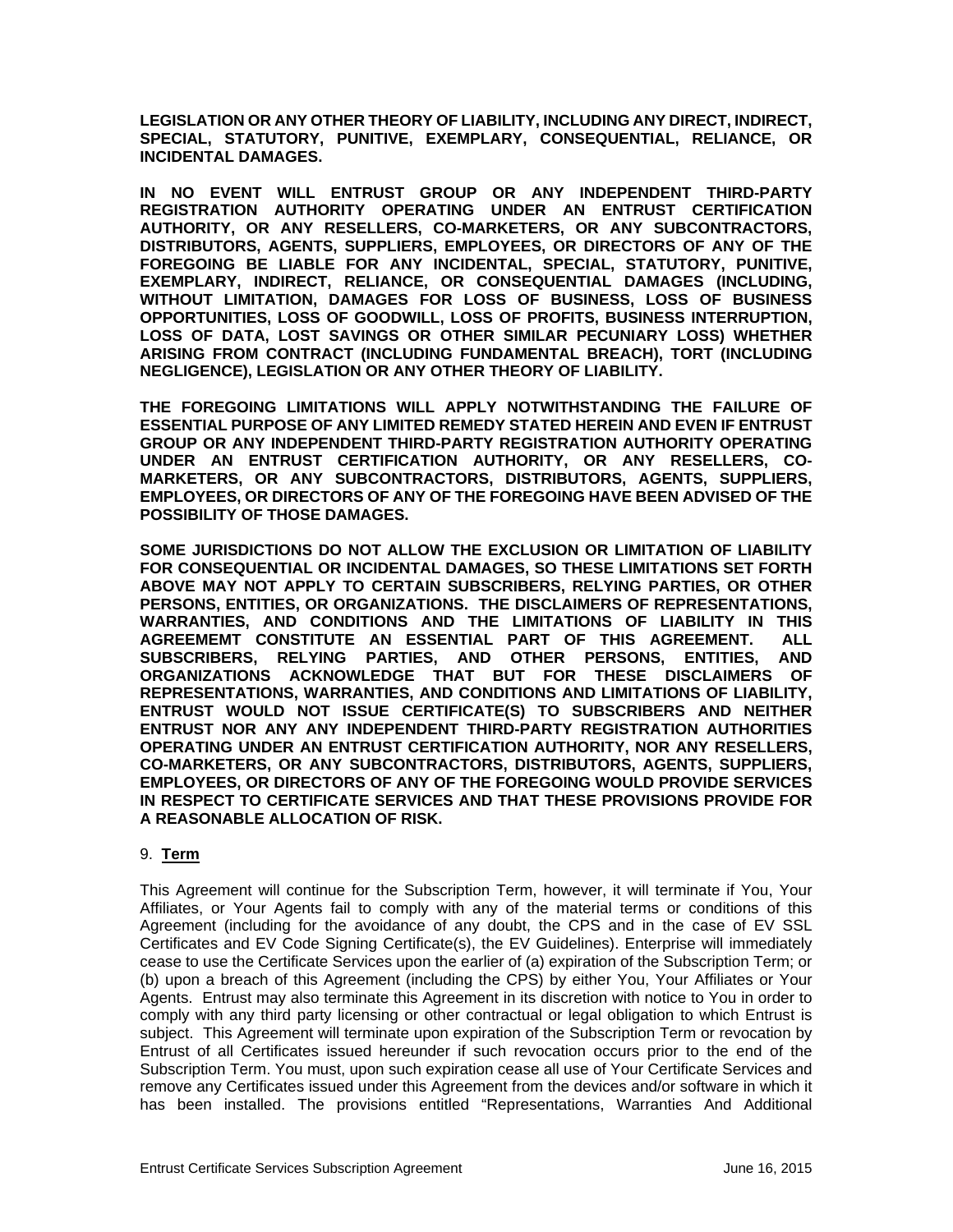Obligations", "Confidentiality", "Intellectual Property Ownership", "Disclaimer of Warranties", "Limitation of Liability", "Term", "Severability", "Audit Right", "Third Party Beneficiaries", "Entire Agreement", and those provisions of the CPS that are designated as surviving termination will continue in force even after any termination or expiration of this Agreement. All payment obligations will survive termination.

# 10. **Severability**

Whenever possible, each provision of this Agreement, the CPS, any other agreements will be interpreted in such manner as to be effective and valid under applicable law. If the application of any provision of this Agreement, the CPS, any other agreements or any portion thereof to any particular facts or circumstances will be held to be invalid or unenforceable by an arbitrator or court of competent jurisdiction, then (i) the validity and enforceability of such provision as applied to any other particular facts or circumstances and the validity of other provisions of this Agreement, the CPS, or any other agreements will not in any way be affected or impaired thereby, and (ii) such provision will be enforced to the maximum extent possible so as to effect its intent and it will be reformed without further action to the extent necessary to make such provision valid and enforceable.

**FOR GREATER CERTAINTY, IT IS EXPRESSLY UNDERSTOOD AND AGREED THAT EVERY PROVISION OF THIS AGREEMENT, THE CPS, AND ANY OTHER AGREEMENTS THAT DEALS WITH (I) LIMITATION OF LIABILITY OR DAMAGES, (II) DISCLAIMERS OF REPRESENTATIONS, WARRANTIES, CONDITIONS, OR LIABILITIES, OR (III) INDEMNIFICATION, IS EXPRESSLY INTENDED TO BE SEVERABLE FROM ANY OTHER PROVISIONS OF THIS AGREEMENT, THE CPS, AND ANY OTHER AGREEMENTS AND WILL BE SO INTERPRETED AND ENFORCED.** 

# 11. **Third Party Databases**

In performing limited verification Entrust (or a subcontractor acting on behalf of Entrust (a "Subcontractor")) may determine whether the organizational identity, address, and domain name provided with Your Certificate Services Application are consistent with information contained in third-party databases (the "Databases"). Entrust or a Subcontractor may perform an investigation which may attempt to confirm Your business name, street address, mailing address, telephone number, line of business, year started, number of employees, CEO, telephone number and Your business existence. You acknowledge that some of the information submitted to obtain Certificate Services may become included in the Databases. This information will only include: business name, street address, mailing address, telephone number (outside source), line of business, year started, number of employees, CEO, telephone number and Your business existence. You acknowledge that the foregoing information as contained in the Databases may be licensed by Entrust or its Subcontractor to third parties who may offer You business products and services.

# 12. **Use of the Entrust Secured Site-Sea**l

Subject to the terms and conditions of this Agreement, You may use Your Certificate Services with the Entrust Secured Site-Seal; provided, however that (i) Entrust delivers to You the Entrust Secured Site-Seal together with, or in conjunction with, Your Certificate Services; and (ii) **BY CLICKING THE "ACCEPT" ICON BELOW AND BY USING THE ENTRUST SECURED SITE-SEAL, YOU AGREE TO BE BOUND BY THE TERMS AND CONDITIONS OF THE ENTRUST SECURED SITE-SEAL LICENSE AGREEMENT SET FORTH AT** http://www.entrust.net/cps**.**

# 13. **Export**

Certificate Services and related information may be subject to export, import, and/or use restrictions. You will comply with all laws and regulations applicable to Your right to export, import, and/or use Certificate Services or related information, including, without limitation, all laws and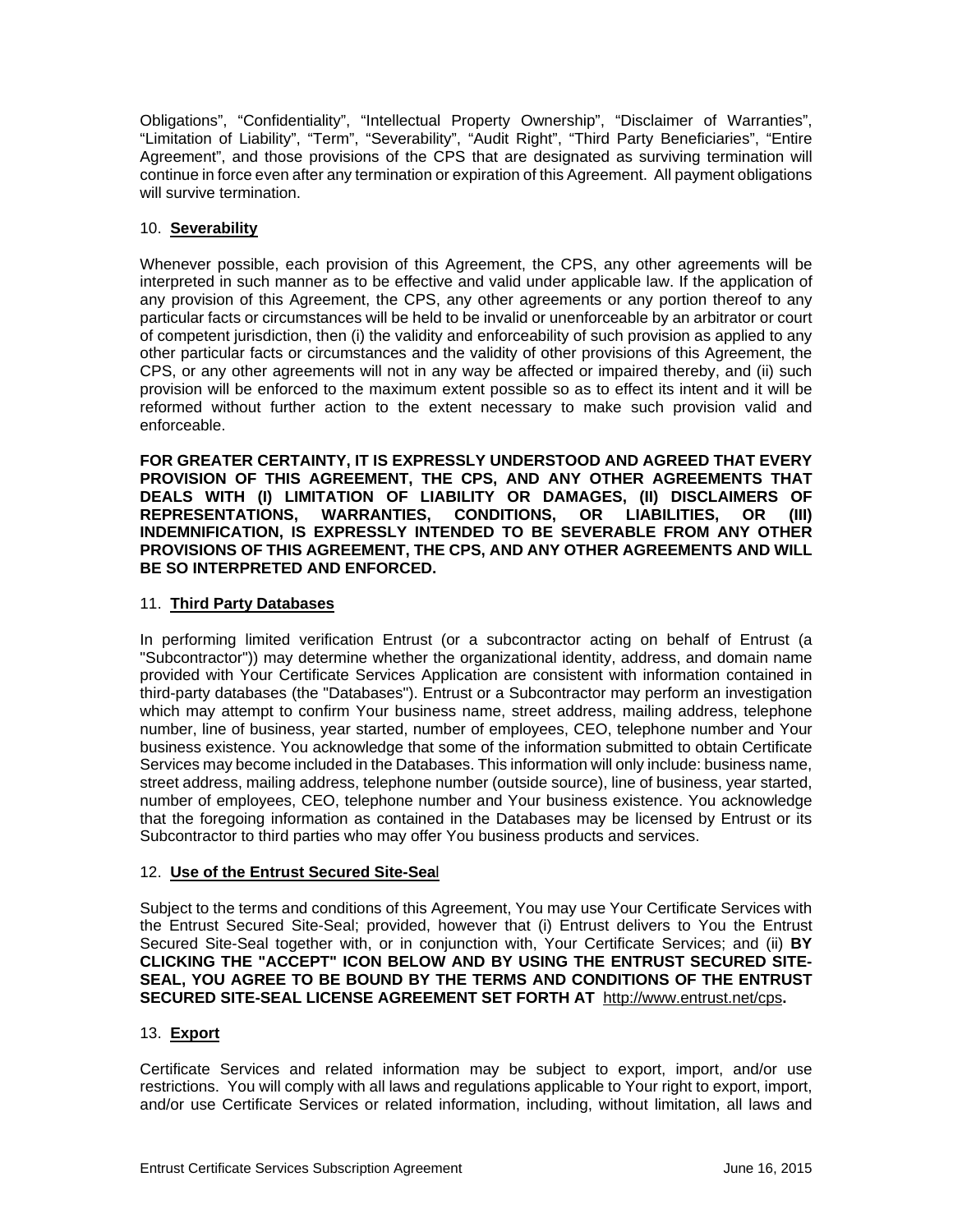regulations in respect to nuclear, chemical or biological weapons proliferation. You will be responsible for procuring all required licenses and permissions for any export, import, and/or use of Certificate Services or related information. Certain cryptographic techniques, software, hardware, and firmware ("Technology") that may be used in processing or in conjunction with Certificate Services may be subject to export, import, and/or use restrictions. You will comply with all laws and regulations applicable to a Subscriber's right to export, import, and/or use such Technology or related information. You will be responsible for procuring all required licenses and permissions for any export, import, and/or use of such Technology or related information.

# 14. **Third Party Beneficiaries**

You expressly acknowledge that each Application Software Vendor and each member of the Entrust Group are express third party beneficiaries, and may enforce this Agreement and the CPS against Enterprise and rely on all terms of this Agreement and the CPS.

#### 15. **Audit Right**

You shall keep reasonable records relating to (i) the number of copies of Certificates deployed by Enterprise; and (ii) the number of servers which make use of such Certificates. A chartered or certified public accountant selected by Entrust may, upon reasonable notice and during normal business hours, but no more often than once a year, inspect Your records to ensure that You are complying with Your obligations hereunder.

#### 16. **Governing Law**

If You are established pursuant to the laws of the United States, or any State thereof, then this Agreement shall be governed by the laws of the State of Minnesota, U.S.A. without regard to its conflict of law principles and the parties hereby expressly submit to the non-exclusive jurisdiction of and venue in the United States District Court for the District of Minnesota or the District Courts of Hennepin County, Minnesota; otherwise, this Agreement shall be governed by the laws of the Province of Ontario, Canada, without regard to its conflict of law principles and the jurisdiction for any legal action shall be a court in Ottawa, Ontario, Canada. To the maximum extent permitted by applicable law, the parties agree that the provisions of the United Nations Convention on Contracts for the International Sale of Goods, as amended, and of the Uniform Computer Information Transactions Act, as it may have been or hereafter may be in effect in any jurisdiction shall not apply to this Agreement.

#### 17. **Language**

The parties hereby confirm that they have requested that this Agreement and all elated documents be drafted in English. Les parties ont exigé que le présent contrat et tous les documents connexes soient rédigés en anglais.

## 18. **Entire Agreement**

This Agreement (including the CPS) shall constitute the entire agreement between the parties hereto in respect of the subject matter of this Agreement and all previous correspondence, understandings, proposals and other communications shall be completely superseded by the terms hereof. Any purchase order terms included or associated with any order will be of no force or effect except for the identification and quantity of the Certificate Services that are being subscribed for. Any software included in the order is distributed under the terms of the agreement that accompanies such software.